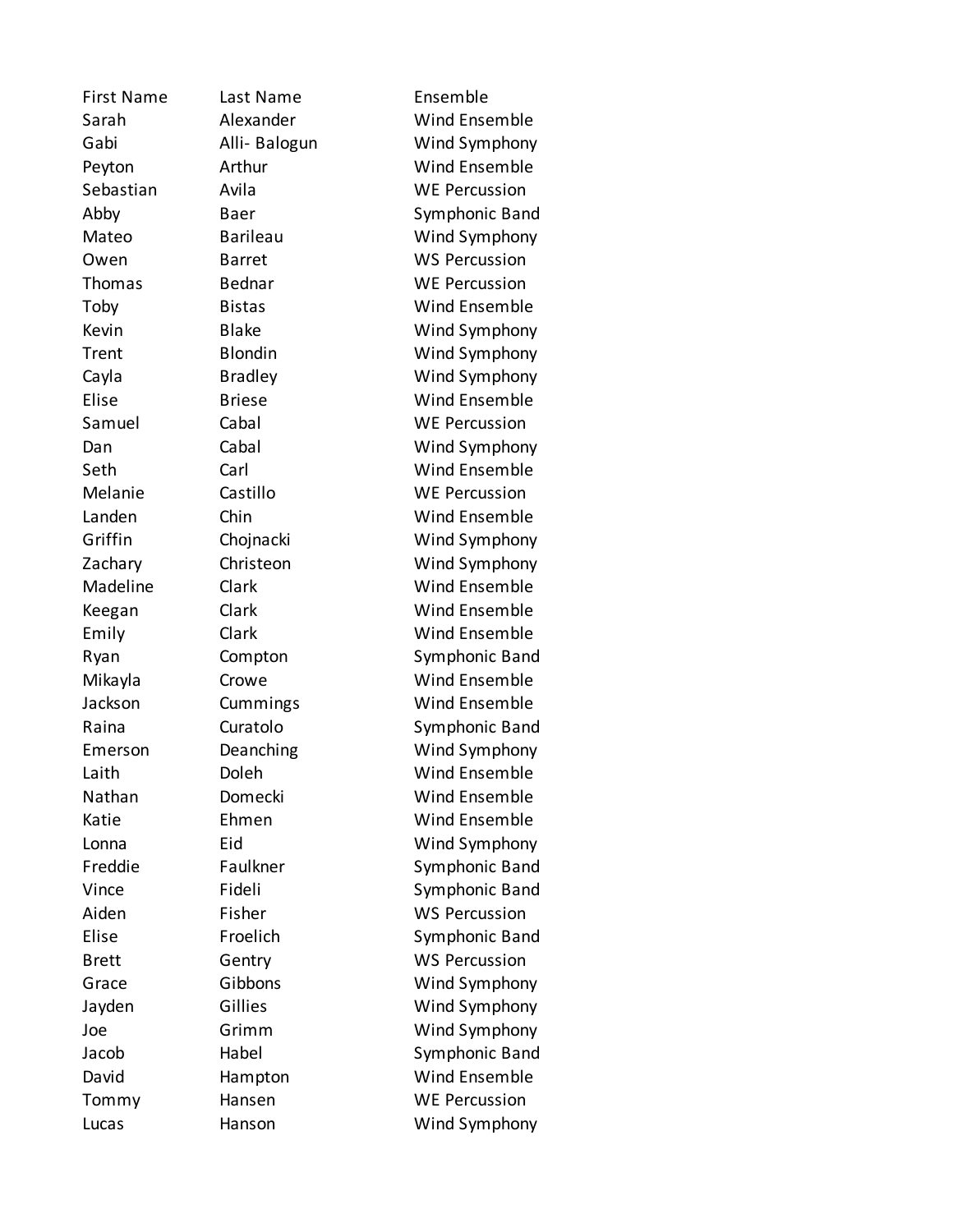Ashley Hecker WS Percussion Eliana Herbst Symphonic Band Alex Holmes Symphonic Band Matthew Hoppenrath WE Percussion Elizabeth Hoppenrath Wind Ensemble Myah Jaber Wind Ensemble Eddie Janes Wind Ensemble Jade **Jeffries** Symphonic Band Samantha Jeffries Wind Symphony Natasha Kaitei Symphonic Band Priyanka Kansara Wind Ensemble Bullock Kennedy Symphonic Band Kailyn Kresten Symphonic Band Sarah Kubik Wind Symphony Stephen Langdon Symphonic Band Joseph Lavine WE Percussion Brendan Llanes Symphonic Band Jacob Llanes WS Percussion Sierra Lorenca Wind Symphony Brady McKnight Wind Ensemble Aaron Mueller WE Percussion Anthony Muir Wind Symphony Yui Nagashima Wind Ensemble Emily Neumann Wind Ensemble Seldon Nevinger Wind Ensemble Bella NI NI WS Percussion Uzoma Onyeobia Wind Symphony Obioma Onyeobia Wind Ensemble Tyler Orlando Wind Symphony Alexis Ortiz Wind Symphony Gabe **Panner** Wind Ensemble Ethan Philbin Wind Symphony Noah Portwood Wind Symphony Andy Powers WE Percussion Kaitlin Prather Wind Symphony Tyler Rea Symphonic Band James Rea Rea Wind Ensemble Aaron Reece WS Percussion Sara Rehm WS Percussion Maria Rehm Wind Ensemble Aidan Reid Wind Ensemble Mary Rincker Wind Ensemble Dillon Roche WS Percussion Kennedy Rogers Wind Symphony Madison Rogers Wind Ensemble